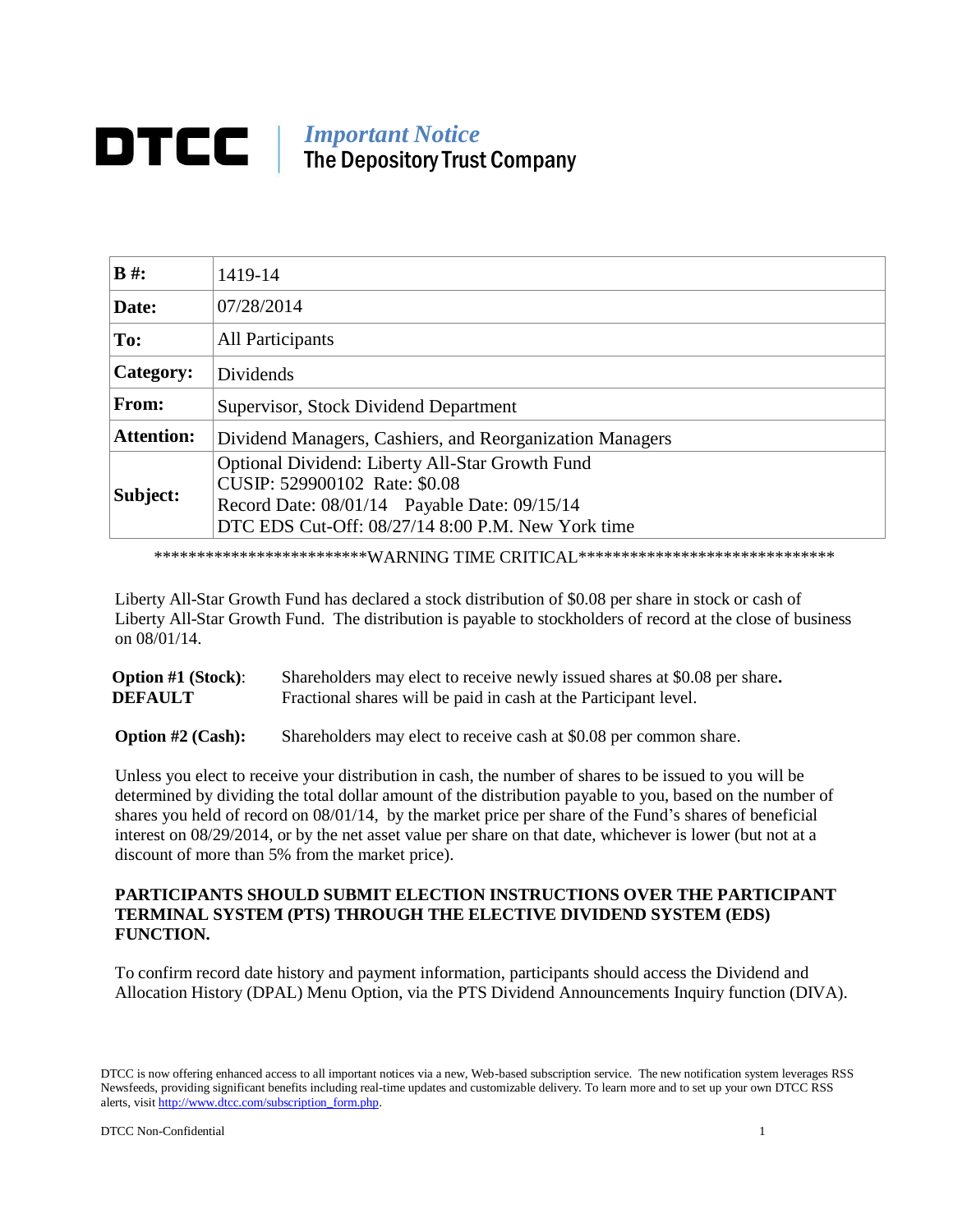## **1419-14**

Participants not responding to the above options by 08/27/14 8:00 P.M., New York time, will receive the dividend in the form of stock and cash of fractional shares; this is in accordance with **Option #1 (default).**

If there are any questions regarding this Important Notice, or the processing of related instructions via EDS, participants should contact DTC's Customer Help Line at (888) 382-2721.

Important Legal Information: The Depository Trust Company ("DTC") does not represent or warrant the accuracy, adequacy, timeliness, completeness or fitness for any particular purpose of the information contained in this communication, which is based in part on information obtained from third parties and not independently verified by DTC and which is provided as is. The information contained in this communication is not intended to be a substitute for obtaining tax advice from an appropriate professional advisor. In providing this communication, DTC shall not be liable for  $(1)$  any loss resulting directly or indirectly from mistakes, errors, omissions, interruptions, delays or defects in such communication, unless caused directly by gross negligence or willful misconduct on the part of DTC, and (2) any special, consequential, exemplary, incidental or punitive damages. To ensure compliance with Internal Revenue Service Circular 230, you are hereby notified that: (a) any discussion of federal tax issues contained or referred to herein is not intended or written to be used, and cannot be used, for the purpose of avoiding penalties that may be imposed under the Internal Revenue Code; and (b) as a matter of policy, DTC does not provide tax, legal or accounting advice and accordingly, you should consult your own tax, legal and accounting advisor before engaging in any *transaction..*

DTCC is now offering enhanced access to all important notices via a new, Web-based subscription service. The new notification system leverages RSS Newsfeeds, providing significant benefits including real-time updates and customizable delivery. To learn more and to set up your own DTCC RSS alerts, visit http://www.dtcc.com/subscription\_form.php.